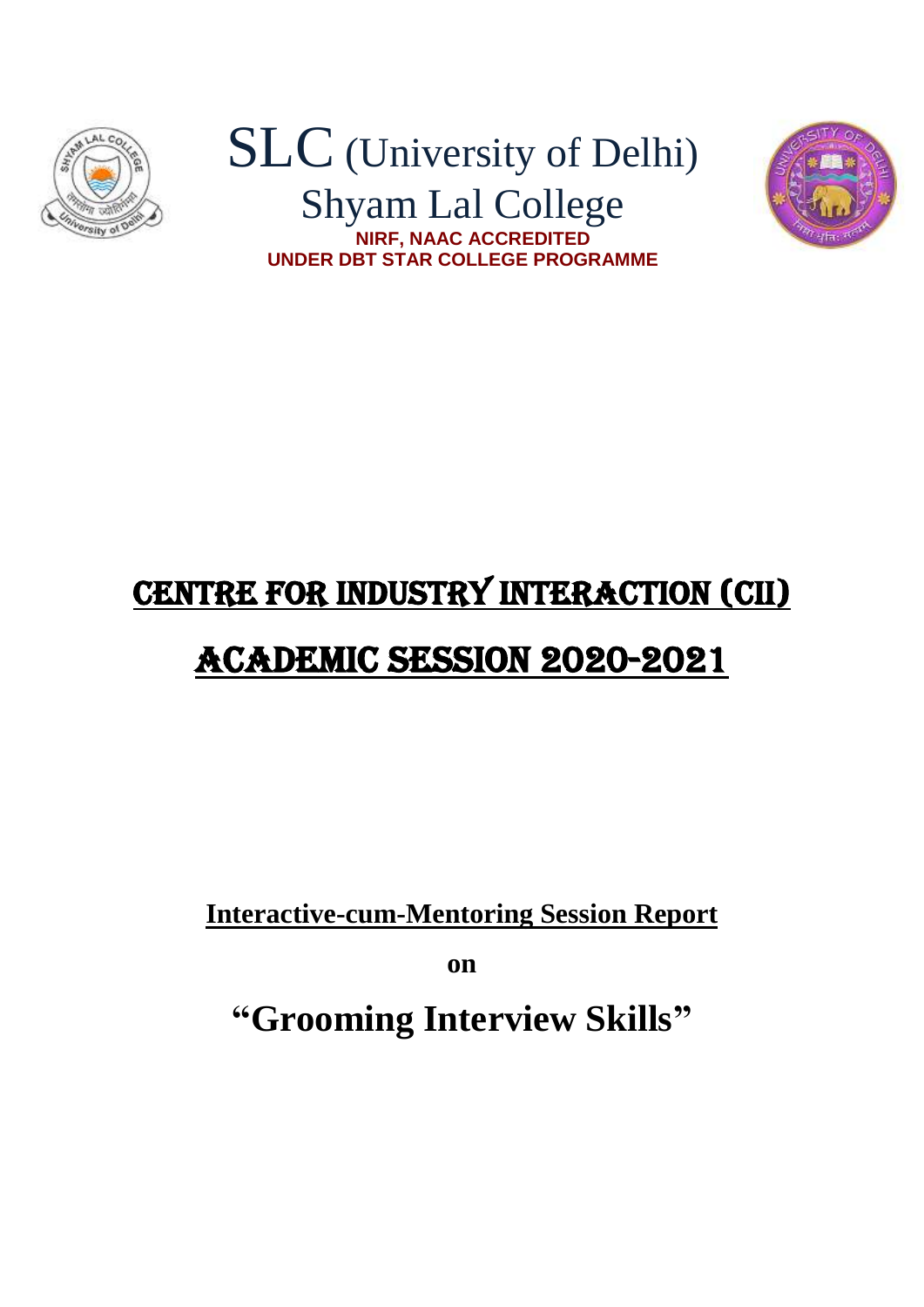### **Interactive-cum-Mentoring Session on "Grooming Interview Skills"**

Centre for Industry Interaction (CII) & IQAC organised an Interactive-cum-Mentoring Session on the topic "Grooming Interview Skills". The session was organized on 30th April, 2021. It started with a warm welcome to the distinguished guest. After that Divya Ma'am acknowledged the contribution of all her teachers in her journey. She also shared his journey at SLC and the skills she gained here. Then she started with her experience she gained while giving and taking interviews. The preparation of interview starts from our grooming daily lifestyles from conversating to family members to Collegemates and collegues. After that she told about importance of looks in an interview which must be taken care from head to toe. The current times are where there is highest recruitments, and due to pandemic mostly are video interviews. So she gave some basic tips for video interview i.e. stable internet connection, Noise free background and a clear image camera. This was followed by tips on interview. Interview is basically a personality test where the stress management, real-time problem solving and the attitude of the person towards work is tested. So the appearance should be taken care of with a thorough knowledge about subject and the organization applying for. The person should be updated about the current affairs. Last but not the least the confidence of applicant matters which can be enhanced by maintains an eye contact with the interviewer. This was followed by a fruitful Question and Answer session. The session ended with a vote of thanks to the speaker and all the attendees. Dr. Ruchika Ramakrishnan, CII and Alumni Affair committee convenor was also giving her input throughout the session. 100 students attended the interactive session. There was a Positive feedback from all the attendees. Overall the workshop was successful.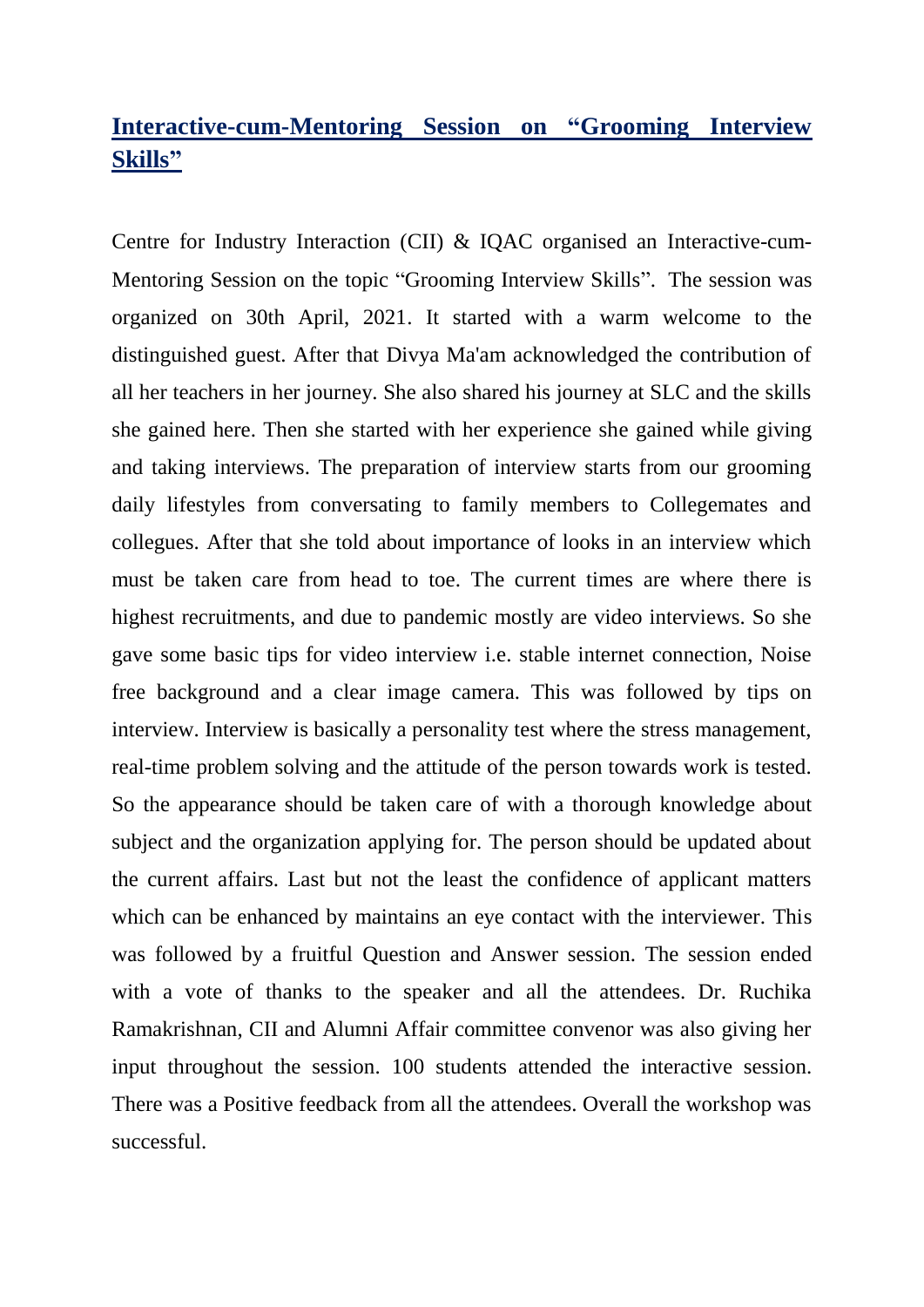

C Zoom Meeting  $0$   $\times$ C Recording. **WEITER**  $T$  Pres  $f$  Sin Pr **Letty**  $\pm$  Har a us  $1000$ Amit Debajyoti das\ Sneha Jain **Rishabh Mangla** Ayushi Jain ä Anjali Sharma **Bhavika Grover** Deepali Sachdeva Mohit Budhani Akanksha  $\sim 5 \, \text{m} \, \max_{\text{USU202}} \, \text{m}$ **HOBBARKOKAC** C Type here to search